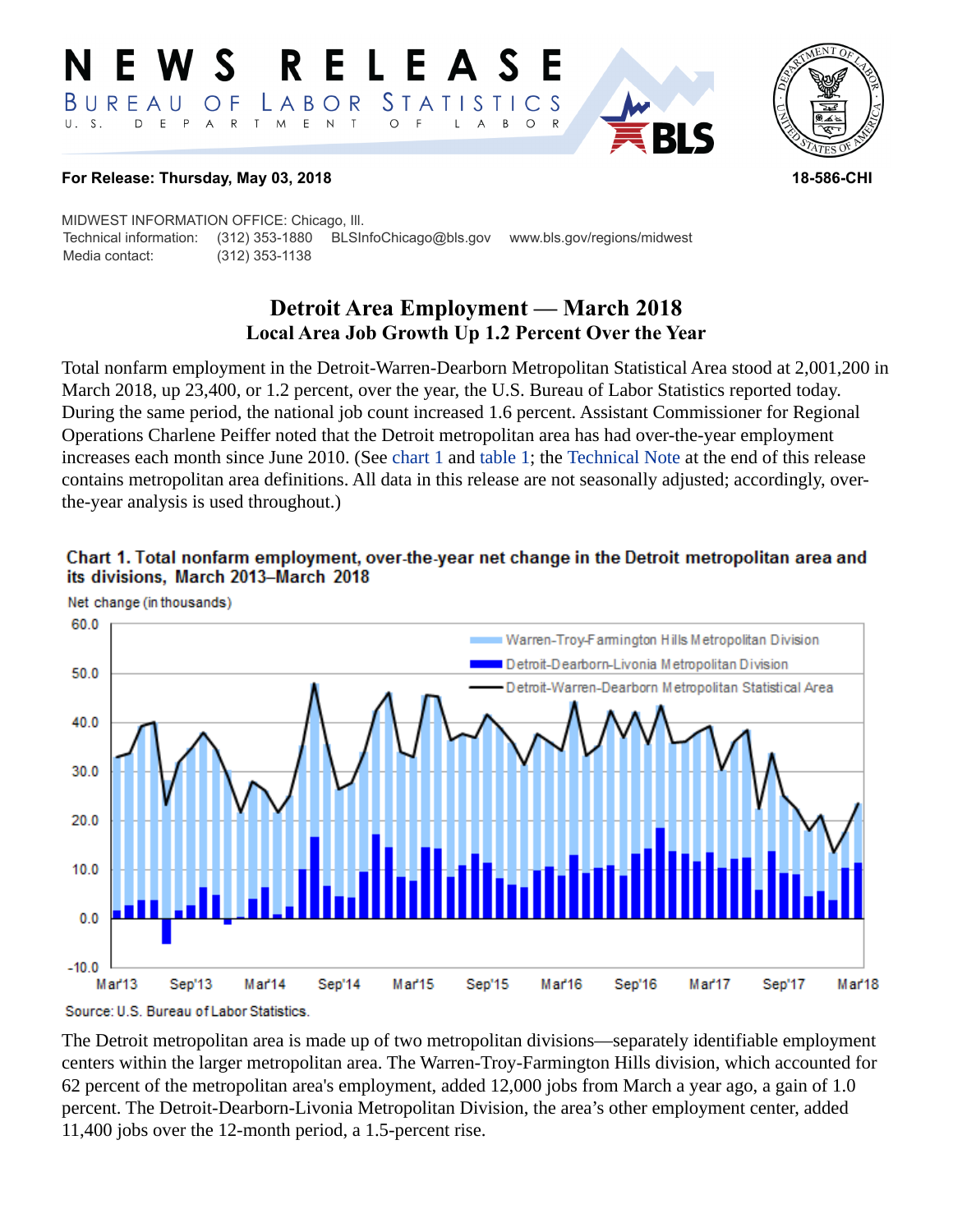## **Industry employment**

The leisure and hospitality supersector added 8,400 jobs in the local area from March 2017 to March 2018. The Detroit area's 4.4-percent rate of job growth in leisure and hospitality was higher than the nationwide increase of 1.9 percent. (See [chart 2](#page-1-0).) Local job gains were concentrated in the Detroit division, up 6,900 from the previous March.

Trade, transportation, and utilities had the second largest employment increase in the Detroit area, up 4,900 over the year. The 1.3-percent rate of local employment growth compared to the national increase of 1.1 percent. Local job gains were concentrated in the Warren division, up 3,900, or 1.7 percent, from the previous March.

The mining, logging, and construction supersector added 4,600 jobs in the local area from March 2017 to March 2018. The 7.1-percent rate of job growth was the highest among the local area supersectors that posted annual employment gains since last March. Local employment growth in the supersector was concentrated in the Warren division, which added 3,700 jobs.



<span id="page-1-0"></span>Chart 2. Total nonfarm and selected industry supersector employment, over-the-year percent change, United States and the Detroit metropolitan area, March 2018

Source: U.S. Bureau of Labor Statistics

Professional and business services, Detroit's largest supersector, added 3,100 jobs from March 2017 to March 2018. The local area's 0.8-percent rate of job growth was below the national rate of 2.5 percent. The Warren and Detroit divisions had job gains of 1,800 and 1,300, respectively.

Two other local supersectors added more than 1,000 jobs each: manufacturing (+1,600) and government (+1,300). The Detroit area's manufacturing industry job growth rate, at 0.6 percent, was lower than the 1.9 percent national increase. Locally, employment in the government sector grew by 0.7 percent; nationally, employment in this sector was unchanged over the year.

## **Metropolitan area employment data for April 2018 are scheduled to be released on Friday, May 18, 2018.**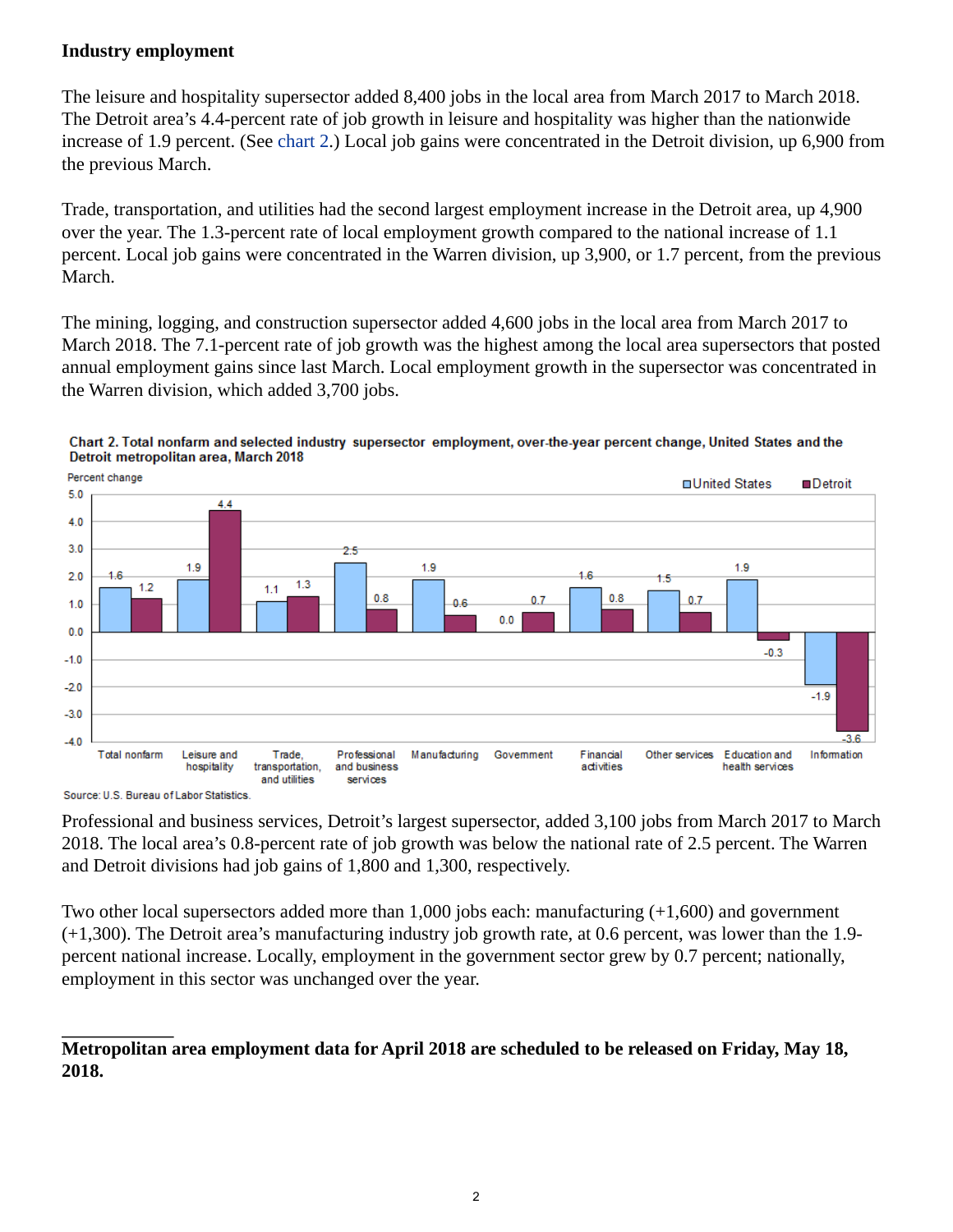## **Technical Note**

<span id="page-2-0"></span>This release presents nonfarm payroll employment estimates from the Current Employment Statistics (CES) program. The CES survey is a Federal-State cooperative endeavor between State employment security agencies and the Bureau of Labor Statistics.

**Definitions.** Employment data refer to persons on establishment payrolls who receive pay for any part of the pay period which includes the 12th of the month. Persons are counted at their place of work rather than at their place of residence; those appearing on more than one payroll are counted on each payroll. Industries are classified on the basis of their principal activity in accordance with the 2017 version of the North American Industry Classification System.

**Method of estimation.** CES State and Area employment data are produced using several estimation procedures. Where possible these data are produced using a "weighted link relative" estimation technique in which a ratio of current-month weighted employment to that of the previous-month weighted employment is computed from a sample of establishments reporting for both months. The estimates of employment for the current month are then obtained by multiplying these ratios by the previous month's employment estimates. The weighted link relative technique is utilized for data series where the sample size meets certain statistical criteria.

For some employment series, the sample of establishments is very small or highly variable. In these cases, a model-based approach is used in estimation. These models use the direct sample estimates (described above), combined with forecasts of historical (benchmarked) data to decrease volatility in estimation. Two different models (Fay-Herriot Model and Small Domain Model) are used depending on the industry level being estimated. For more detailed information about each model, refer to the BLS Handbook of Methods.

**Annual revisions.** Employment estimates are adjusted annually to a complete count of jobs, called benchmarks, derived principally from tax reports which are submitted by employers who are covered under state unemployment insurance (UI) laws. The benchmark information is used to adjust the monthly estimates between the new benchmark and the preceding one and also to establish the level of employment for the new benchmark month. Thus, the benchmarking process establishes the level of employment, and the sample is used to measure the month-to-month changes in the level for the subsequent months.

**Reliability of the estimates.** The estimates presented in this release are based on sample survey and administrative data and thus are subject to sampling and other types of errors. Sampling error is a measure of sampling variability—that is, variation that occurs by chance because a sample rather than the entire population is surveyed. Survey data are also subject to nonsampling errors, such as those which can be introduced into the data collection and processing operations. Estimates not directly derived from sample surveys are subject to additional errors resulting from the special estimation processes used. The sums of individual items may not always equal the totals shown in the same tables because of rounding.

**Employment estimates.** Measures of sampling error for the total nonfarm employment series are available for metropolitan areas and metropolitan divisions at [www.bls.gov/web/laus/790stderr.htm.](https://www.bls.gov/web/laus/790stderr.htm) Measures of sampling error for more detailed series at the area and division level are available upon request. Measures of sampling error for states down to the supersector level are available on the BLS website at [www.bls.gov/web/laus/](https://www.bls.gov/web/laus/790stderr.htm) [790stderr.htm.](https://www.bls.gov/web/laus/790stderr.htm) Measures of nonsampling error are not available for the areas contained in this news release. Information on recent benchmark revisions is available online at [www.bls.gov/web/laus/benchmark.pdf](https://www.bls.gov/web/laus/benchmark.pdf).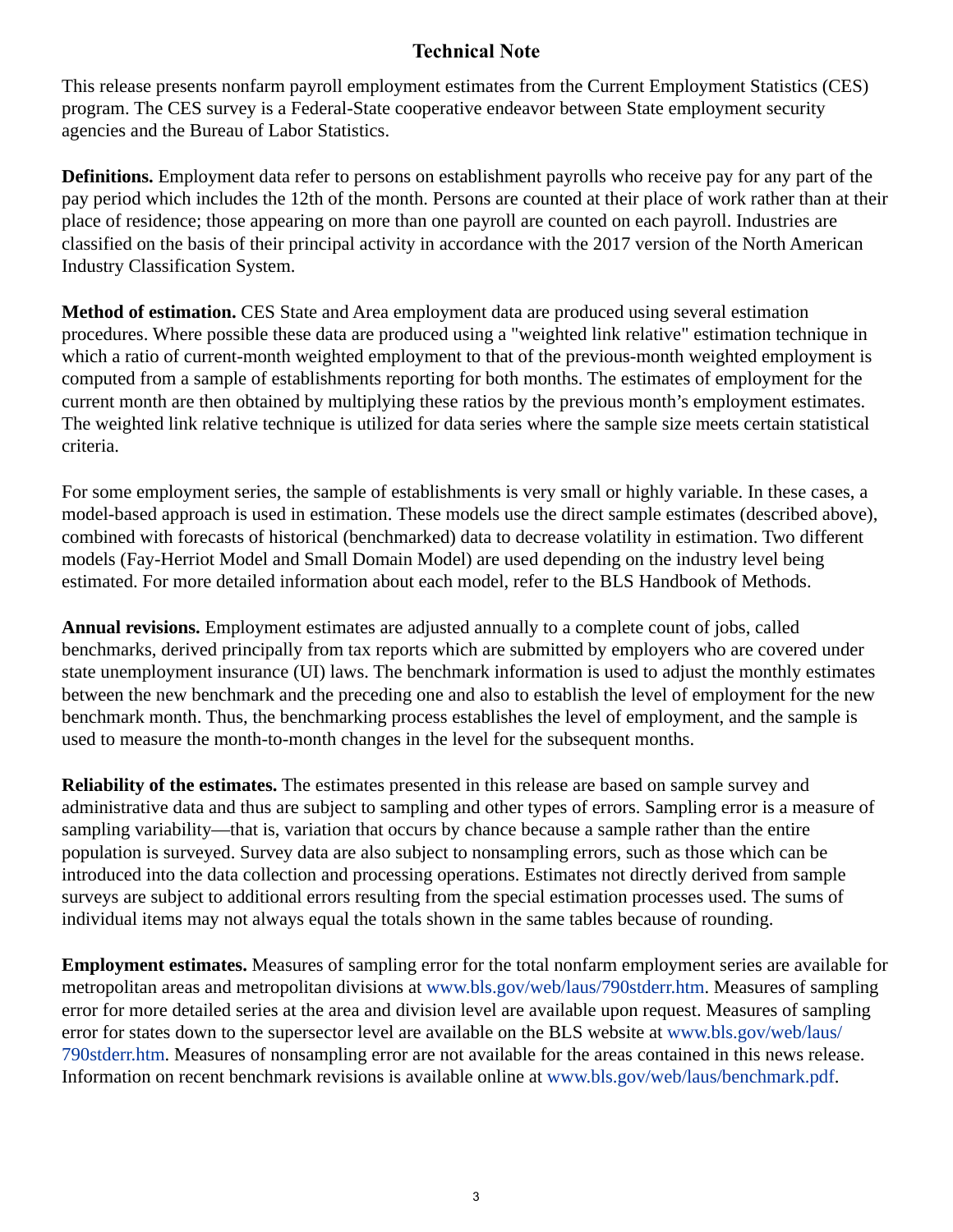**Area definitions.** The substate area data published in this release reflect the delineations issued by the U.S. Office of Management and Budget on July 15, 2015. A detailed list of the geographic definitions is available at [www.bls.gov/lau/lausmsa.htm](https://www.bls.gov/lau/lausmsa.htm).

**Detroit-Warren-Dearborn, Mich. Metropolitan Statistical Area** includes Lapeer, Livingston, Macomb, Oakland, St. Clair, and Wayne Counties in Michigan.

The **Detroit-Dearborn-Livonia, Mich. Metropolitan Division** includes Wayne County in Michigan.

The **Warren-Troy-Farmington Hills, Mich. Metropolitan Division** includes Lapeer, Livingston, Macomb, Oakland, and St. Clair Counties in Michigan.

#### **Additional information**

More complete information on the technical procedures used to develop these estimates and additional data appear in *Employment and Earnings*, which is available online at [www.bls.gov/opub/ee/home.htm](https://www.bls.gov/opub/ee/home.htm). Industry employment data for states and metropolitan areas from the Current Employment Statistics program are also available from the BLS website at [www.bls.gov/sae/](https://www.bls.gov/sae/).

Information in this release will be made available to sensory impaired individuals upon request. Voice phone: (202) 691-5200; Federal Relay Service: (800) 877-8339.